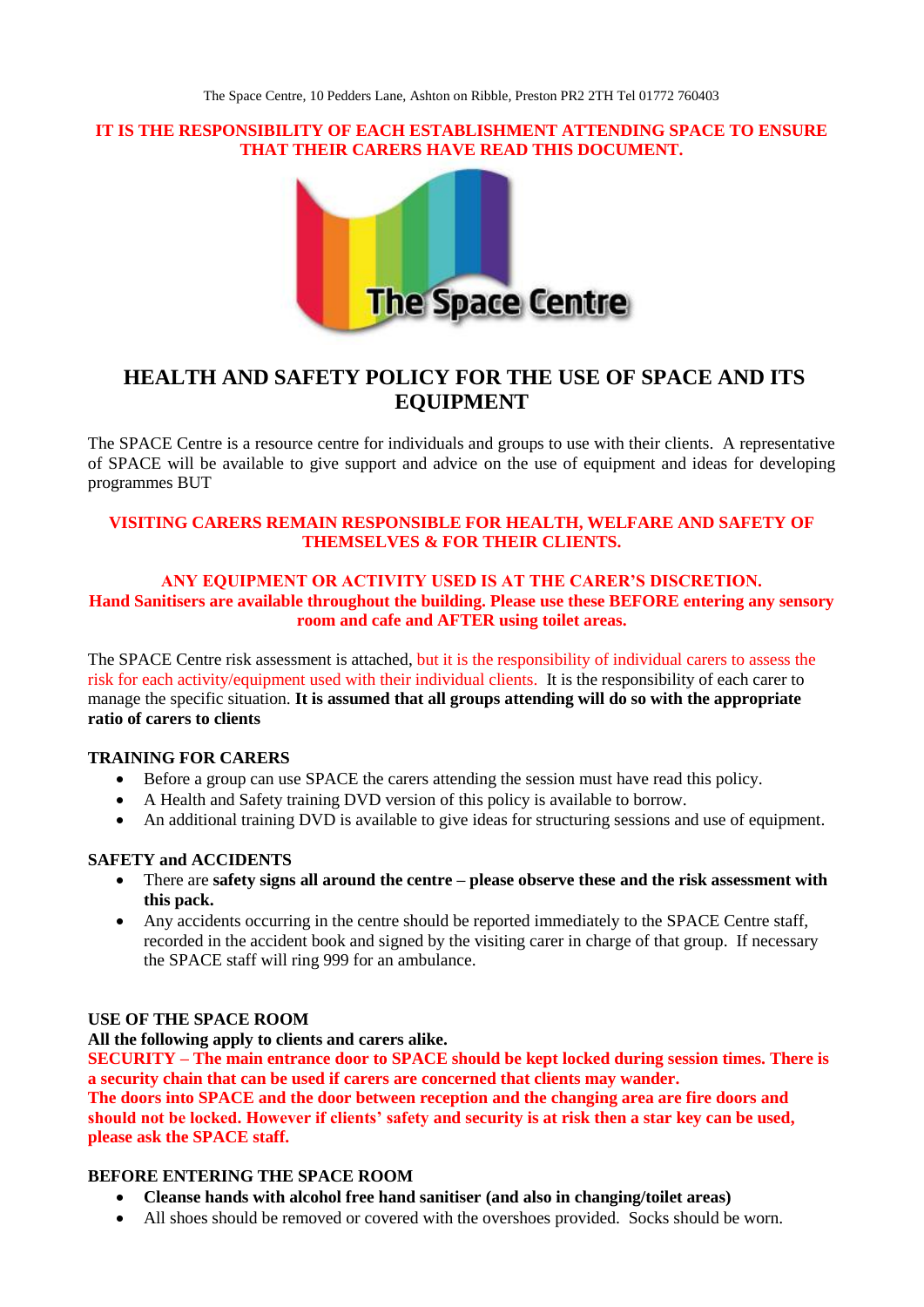- Any buckles, belts, jewellery or jackets /sweatshirts with protruding zips or other decorations should be removed.
- All clients who are not fully continent should wear appropriate protection.
- Small items, especially keys, should be removed from pockets
- No food or drinks including sweets, especially chewing gum, may be taken into SPACE.
- We advise that clients should wear comfortable loose clothing to allow for movement.

# **SUPERVISION**

- Clients must be supervised by carers at all times.
- Clients using the upstairs area need a carer with them.
- Any client leaving the SPACE room during the session must be accompanied by a carer.

# **CEILING TRACKING HOIST**

- Please do not use the hoist unless you have been trained to do so. Ask SPACE staff if you are unsure.
- Slings used should belong to the individual client. There are some slings available at SPACE which should only be used at the carer's discretion. Carers should sign the sheet accepting the responsibility of their use.
- To gain access to the upstairs for wheelchair users please use the lift, hoisting is upstairs please ask a member of SPACE staff for any assistance needed with hoisting.

# **CONTROL ROOM**

• Only SPACE staff should enter the control room.

### **STEPS & SLIDE**

- **These must be used with particular caution. Please observe the safety notices at the entrance into the SPACE room and at the top of slide!**
- **Carers need to assess the risk for each individual client for the slide, stairs and clambering stairs as they need to be used with discretion. IF YOU ARE IN ANY DOUBT DO NOT USE THE SLIDE, STAIRS OR CLAMBERING STAIRS**
- **When the slide is in use supervision is required at all times. To control clients on the slide it may be necessary to post a carer at the top of the slide to supervise traffic.**
- **NEVER GO DOWN THE SLIDE HEAD FIRST OR BACKWARDS.**
- Do not attempt to run UP the slide surface.
- If you take clients on the slide who have physical problems e.g. hip/knee/ankle contractures or increased / decreased muscle tone you may need to sit next to them to guide them and perhaps raise their legs at the bottom.
- Do not go down the slide with clients sitting in front of you , i.e. between your legs, as their legs could get trapped under yours.
- Avoid bare skin on the slide to prevent friction burns.
- Socks or overshoes should always be worn when going *down* the slide.

# **STEPS**

- Carers or clients may wish, they to remove their socks to assist in ascending/descending the stairs.
- Alternatively overshoes are available for those who need extra stability, thus enabling them to keep their shoes on.

#### **BALL POOL**

- Numbers using the ball pool at any time need to be limited according to the size of the clients
- Do not jump into the ball pool as the floor is hard and not padded.
- If a client has a toileting accident whilst in the ball pool please inform SPACE staff immediately!

# **VESTIBULAR SWING (AIR CHAIR) OR TYRE**

- This swing can be removed from the room if necessary.
- No one should attempt to stand in the swing.
- No one should swing so high that their feet reach the ceiling.
- Do not allow clients to run around in the swing so that the support bars hit the ceiling.
- When in use make sure that other clients are not near enough to be knocked over.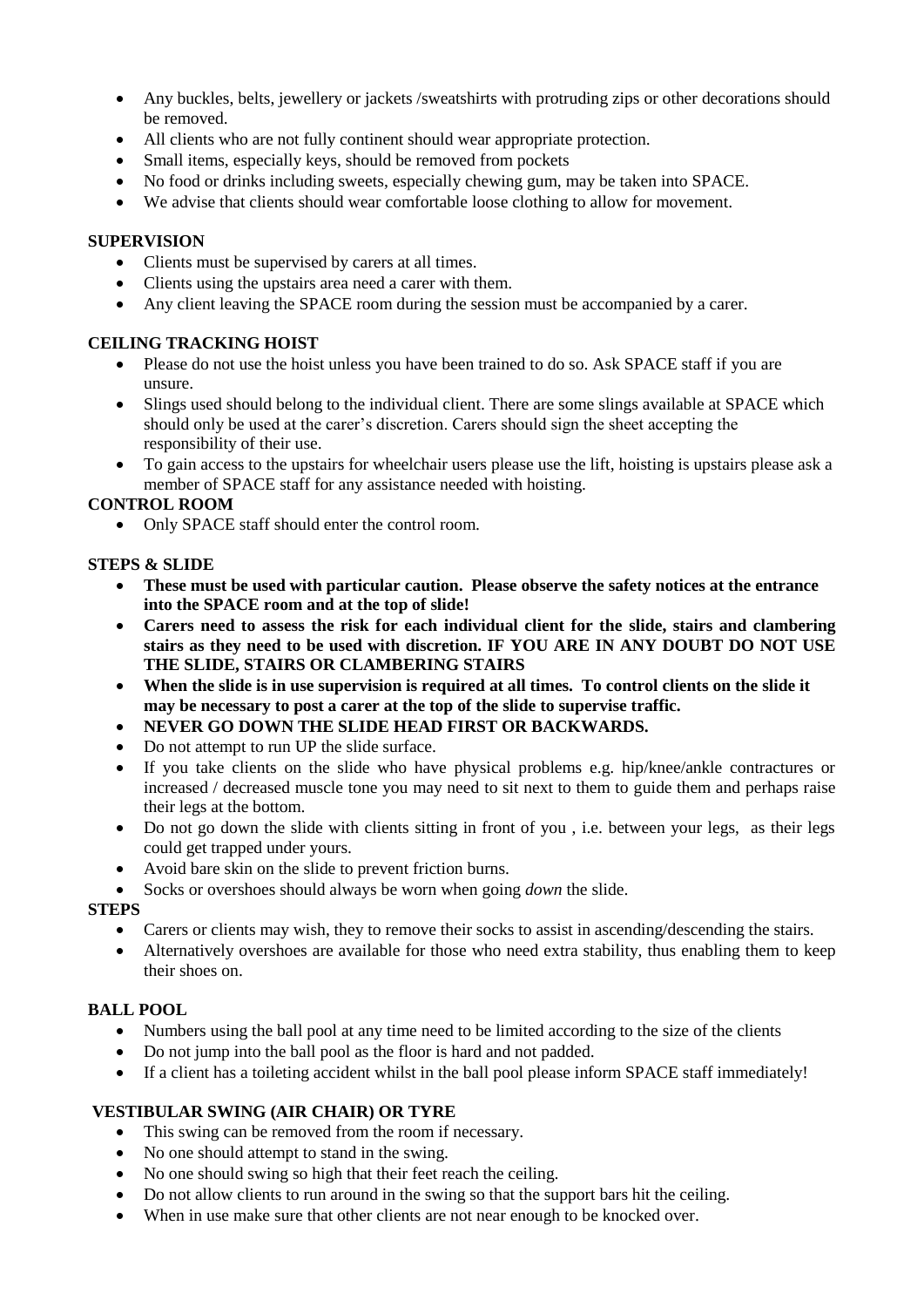# **Weighted Blankets**

| Hazard<br><b>Risk</b>       | Controls                                                   | Consequence | Liklihood  |
|-----------------------------|------------------------------------------------------------|-------------|------------|
| Use of<br>Child or adult    | <b>Blankets should NEVER be</b><br>$\bullet$               | High        | Improbable |
| could suffocate<br>weighted | used without one to one                                    |             |            |
| <b>Blanket</b><br>under the | constant supervision                                       |             |            |
| weight of the               | Blankets should never be used                              |             |            |
| blanket                     | for no longer than 20 minutes.                             |             |            |
|                             | The blanket should weigh no                                |             |            |
|                             | more than 10% of the person's                              |             |            |
|                             | weight.                                                    |             |            |
|                             | Every client should be                                     |             |            |
|                             | individually risk assessed by                              |             |            |
|                             | their own carers to decide if                              |             |            |
|                             | the blanket is appropriate for                             |             |            |
|                             | their use                                                  |             |            |
|                             | Blankets should never be used if                           |             |            |
|                             | the person has respiratory or                              |             |            |
|                             | cardiac problems, serious                                  |             |            |
|                             | hypotonia (floppy muscles),                                |             |            |
|                             | uncontrolled epilepsy, serious                             |             |            |
|                             | skin allergies or circulatory                              |             |            |
|                             | problems.                                                  |             |            |
|                             | The person's head or neck                                  |             |            |
|                             | should never be covered.                                   |             |            |
|                             | Their vital signs should be<br>٠                           |             |            |
|                             | observable at all times, watching                          |             |            |
|                             | for any negative reactions                                 |             |            |
|                             | including difficulty breathing,                            |             |            |
|                             | nausea, increase in temperature                            |             |            |
|                             | or any behavioural/physical                                |             |            |
|                             | reactions demonstrating                                    |             |            |
|                             | discomfort or anxiety.                                     |             |            |
|                             | The person should not be rolled                            |             |            |
|                             | up into the blanket                                        |             |            |
|                             | The person must be able to                                 |             |            |
|                             | remove the blanket<br>independently.                       |             |            |
|                             |                                                            |             |            |
|                             | The weighted blanket must<br>never be used as a restraint. |             |            |
|                             | When used for the first time it                            |             |            |
|                             | must be by a carer able to                                 |             |            |
|                             | interpret the user's response in                           |             |            |
|                             | order to assess whether it is the                          |             |            |
|                             | right tool to meet their needs.                            |             |            |

### **WATER BED**

Bouncing or jumping on the waterbed should never be allowed.

# **INFLATABLE ROLLS AND BALLS**

- These are for balance and vestibular experience, not for use as footballs!
- These items should never be thrown or kicked as they puncture easily.
- Never allow anyone to ride down the slide on one of these.